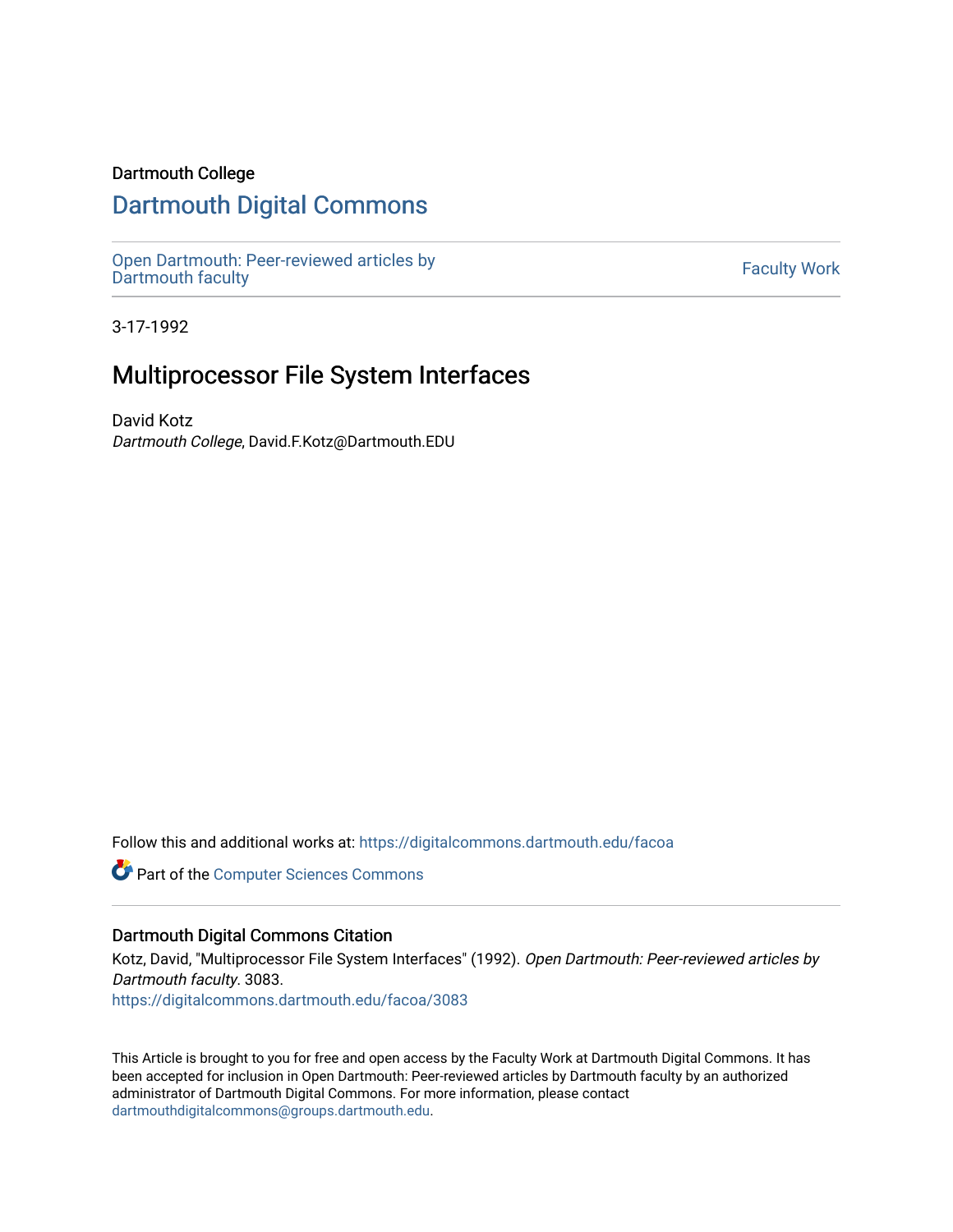# Multiprocessor File System Interfaces

## David Kotz

Department of Math and Computer Science Dartmouth College Hanover-NH (1986) in the state of the state of the state of the state of the state of the state of the state of  $David.Kotz@Dartmouth.edu$ 

Dartmouth PCS-TR92-179 (revised) (Abstract appeared in 1992 USENIX Workshop on File Systems)

> March -  Revised May -

### Abstract

Increasingly- le systems for multiprocessors are designed with parallel access to multiple disks- to keep IO from becoming a serious bottleneck for parallel applications Although le system software can transparently provide inquiry providence access to parallel disks- access to the system interface is needed to facilitate parallel access to a file from a parallel application. We describe the difficulties faced when using the conventional (Unix-like) interface in parallel applications-to-then outline ways to extend the conventional interface to extend the conventional interface to provide convenient access to the le for parallel programs- while retaining the traditional interface for programs that have no need for explicitly parallel life also a multiple includes a single naming scheme- a multiple tiopen operation, and was global less pointers, and pointers-pointers, angless and and and and an and logical coercion for backward compatibility

### -Introduction

Multiprocessors have increased in computational power to match that of -traditional vector processing supercomputers, and are beginning to be used for production supercomputing. Supercomputer applications often have tremendous file  $I/O$  requirements, involving many megabytes or even gigabytes of data. In some applications  $I/O$  accounts for a significant portion of the execution time.

The new multiprocessors have renewed interest in parallel programming methodology. Much attention has been given to programming languages, environments, debuggers, operating systems,

This research was supported in part by startup research funds from Dartmouth College and by DARPA-NASA subcontract of NCC2-560.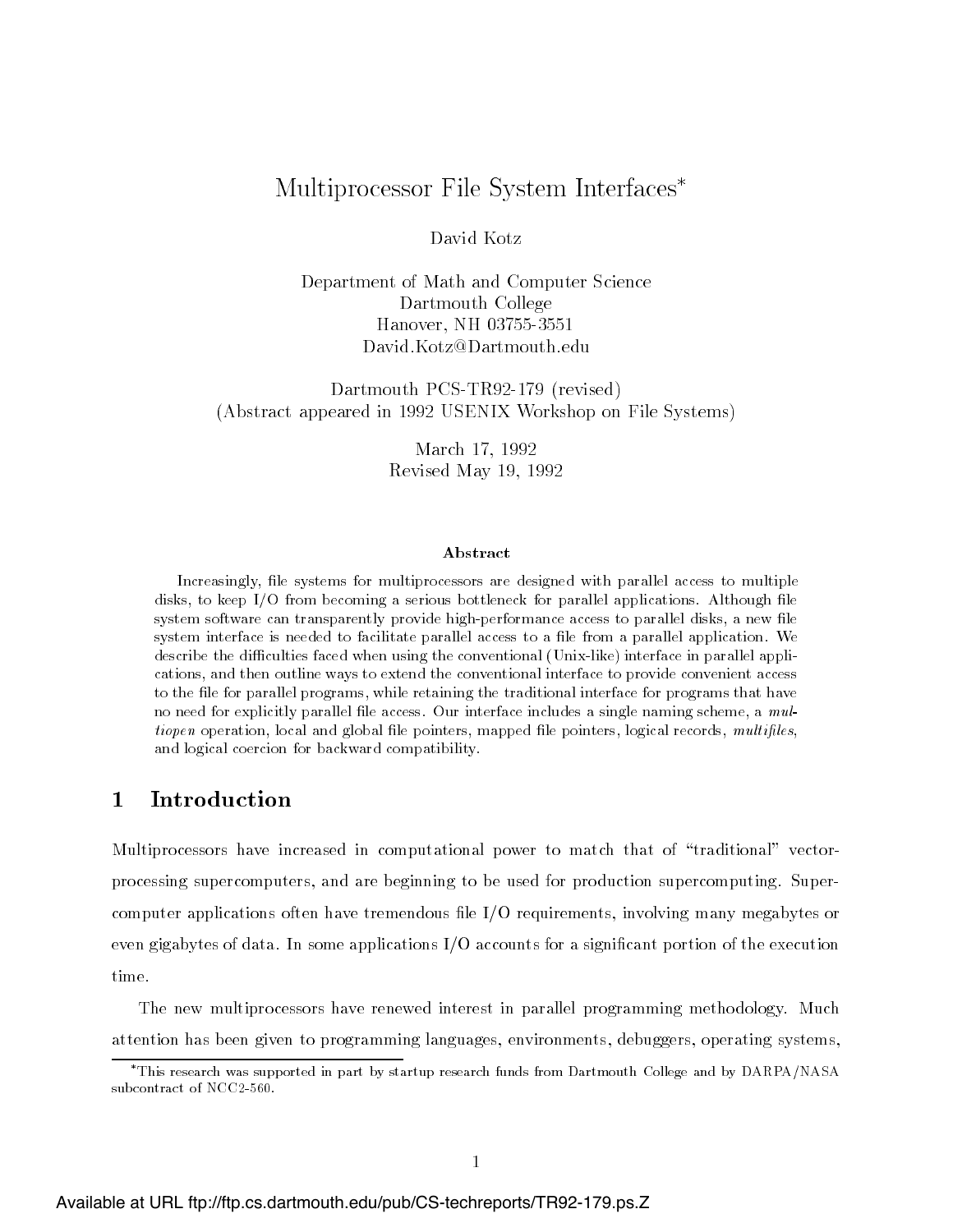and support libraries all with the intent of simplifying parallel programming and increasing perfor mance IO was all but ignored in many early multiprocessors with all IO handled by a -host or -master processor creating a signicant bottleneck Newer multiprocessors have disks attached directly to the multiprocessor, and decluster hie data across multiple disks. Although this architecture permits parallel file access, file system software often lacks convenient parallel access to the parallel disks

Most existing multiprocessor file systems are based on the conventional file system interface which has operations like operations like operations like operations and seek These hide the underlying parallel nature of the file, providing portability. Although sequential applications can access parallel file systems with high performance, parallel applications with all processes participating in reading or writing the file are more successful  $[KE91b, KE91a]$ . To scale without the limitations of Amdahl's Law, parallel programs must parallelize file access.

For concreteness, we use the Unix file system interface  $\left[ \text{RT} \, 78 \right]$  as an example of a conventional interface Advantages to using the Unix  $\mathcal{U}$  interface for a multiplication include application in  $\mathcal{U}$ tion portability, programmer familiarity, and simplicity. This interface does not, however, directly support parallel file access. Thus we propose an *extension* to the conventional interface, which supports the most common parallel access patterns while hiding the details of the underlying par allel disk structure. It is implementable on both uniprocessors and multiprocessors, and on singleand multi-disk systems. Finally, since it is an extension, it still supports programs ported from other systems, programmers who do not require the expressive power of the extended interface, and access via a standard network file system.

In the next section we give some basic background information on multiprocessor  $I/O$  architecture and file systems. In Section 3 we define the kind of workloads that a multiprocessor file system may have to support. Section 4 outlines many problems with using the Unix interface for programming these access patterns. In Section 5 we describe the strengths and weaknesses of existing or proposed multiprocessor file system interfaces. Then in Section 6 we describe our proposed interface, and Section 7 concludes with some ideas for future work.

Uonsider, for example, the earliest BBN Butterfly, Intel iPSC, Connection Machine, and MasPar computers.  $\,$ 

<sup>-</sup>Declustering distributes file data across multiple disks in units of one bit, byte, or block. Interleaving is a declustering that allocates the bits or blocks in a round-robin ordering.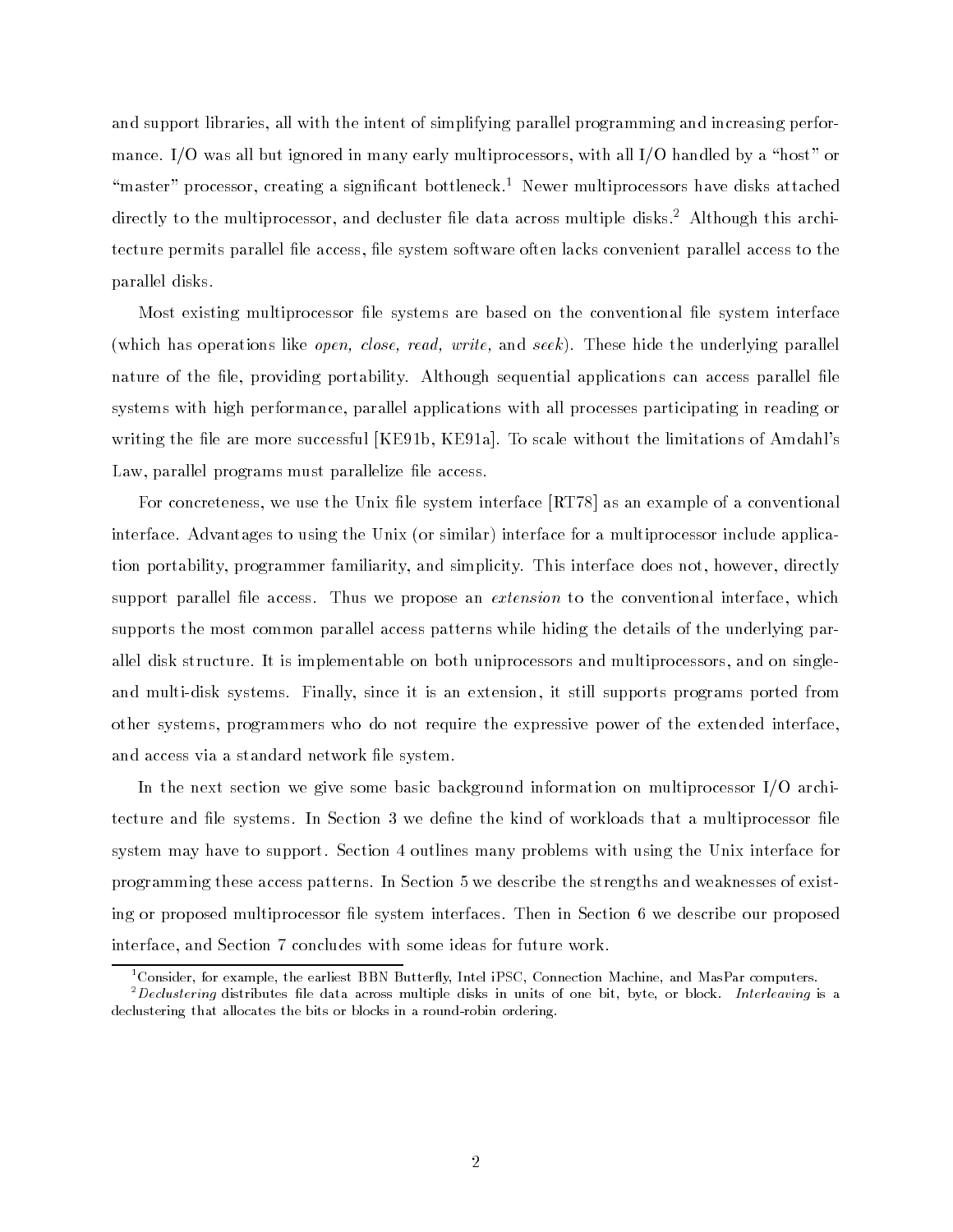### $\overline{2}$ Background

Much of the previous work in  $I/O$  hardware parallelism involves disk striping. In this technique, a file is interleaved across numerous disks and accessed in parallel to simultaneously obtain many blocks of the file with the positioning overhead of one block  $\sim$  SGM 86, Kim 86, PGK 88. All of these schemes rely on a single controller to manage all of the disks and are intended for uniprocessors

There are two ways to attach multiple disks to a multiprocessor. The first is to use a striped array of disks (sign) of the disks finish at European County of Inexpersive Disks of Array Military the array's controller to a processor or to the interconnection network, as shown in Figure 1. The second is to attach independent controllers and disks to separate processors or ports on the interconnection network, as shown in Figure 2. In either case files are declustered over many disks. We call the latter structure *Parallel Independent Disks (PID)*. Examples of multiprocessors using a PID architecture include the Intel [Int88, Int91],  $nCUBE$  [nC90, DdR92, PFDJ89], and Kendall Square Research [KSR92] multiprocessors.

### 3 The Workload

Parallel file systems and the applications that use them are not sufficiently mature for us to know what access patterns might be typical. Here we define our expectations for parallel file access patterns in a scientific workload. This is important, since they motivate many features in our interface. Since we concentrate on the programmer's interface to the file system, we work with file access patterns, rather than disk access patterns.

In our research we do not investigate read/write file access patterns, because most files are opened for either reading or writing, with few mes updated [Flood, OCH 85]. We expect this to be especially true for the large files used in scientific applications. Thus, we consider primarily sequential, read-only and write-only patterns of access to the records of a file.

All sequential patterns consist of a sequence of accesses to sequential *portions*. A portion is some number of contiguous records in the file. Note that the whole file may be considered one large portion. The accesses to this portion may be sequential when viewed from a *local* perspective, in which a single process accesses successive records of the portion. We call these *locally sequential* access patterns-industrial access patterns This is the traditional notion of sequential access used to sequential access used to the traditional notable in the traditional access used to access used to access used to acces in uniprocessor file systems.

Alternatively, the pattern of accesses may only look sequential from a *global* perspective, in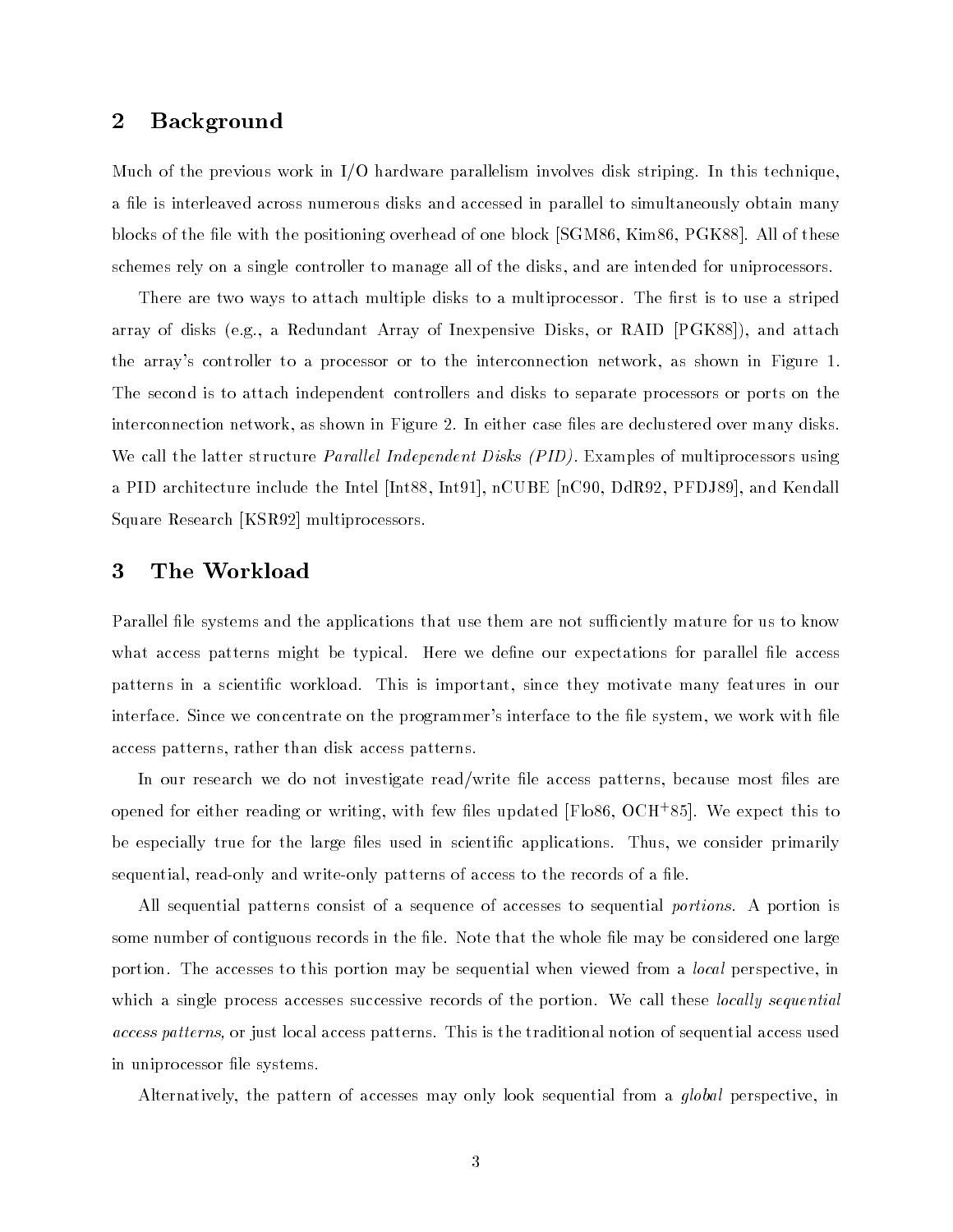

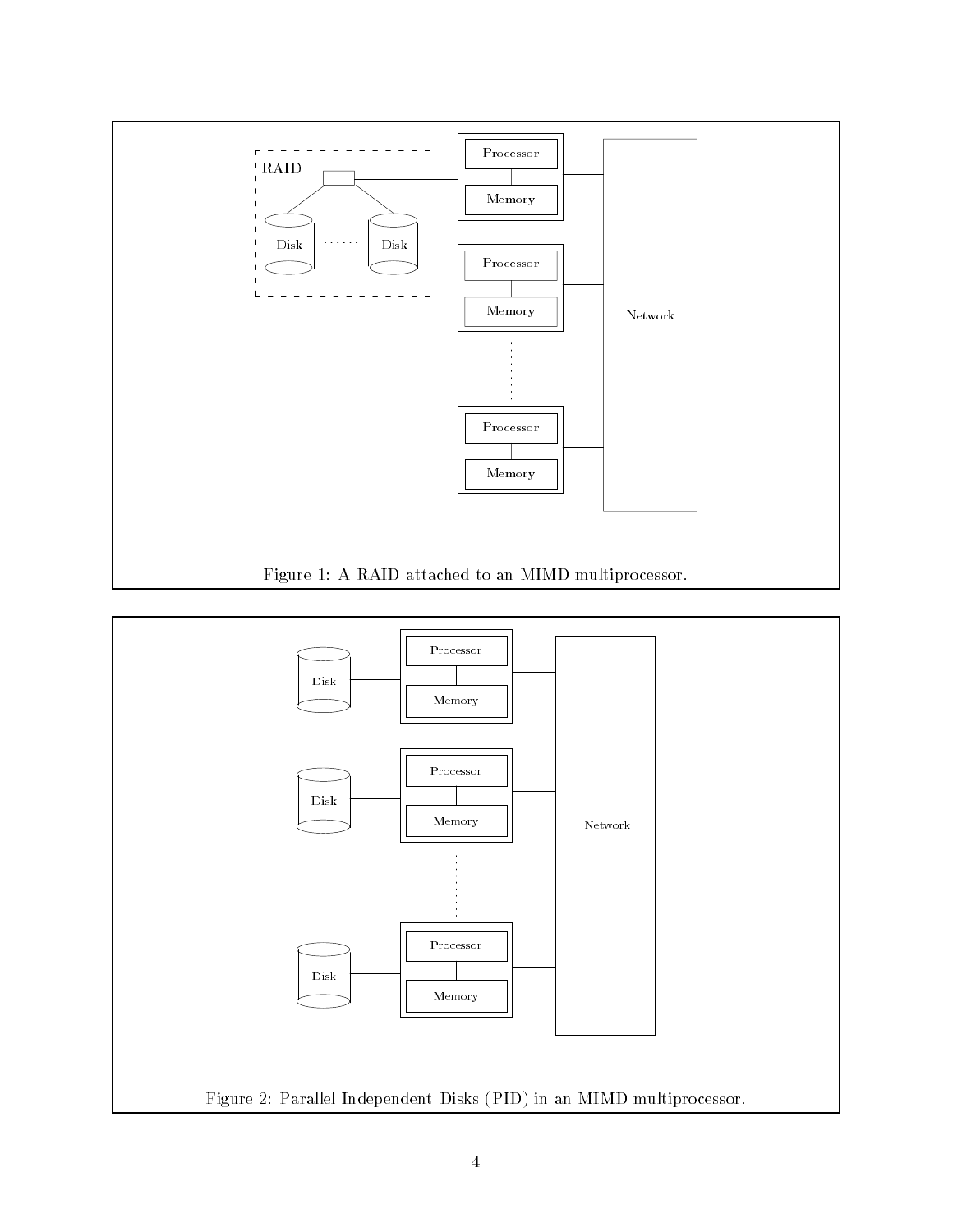which many processes share access to the portion, reading disjoint records of the portion. Typically, these arise from *self-scheduled* access to the file  $[Cross]$ . We call these *qlobally sequential access* patterns in the patterns of the patterns of the contract of the contract of the contract of the contract of the

Examples of local access patterns include reading or writing the whole le sequentially read ing large sequential portions with jumps between portions; dividing the file into disjoint *segments* with each process process process process reading its own sequentially and an interleaved pathology pathology and an interleaved pathology pathology pathology pathology pathology pathology pathology pathology pathology pat tern where processes access records in a strictly round-robin ordering. Global access patterns are based on self-scheduled access to records, either through the whole file, or within large sequential portions with jumps between portions

### $\overline{4}$ The Conventional Interface

We use the Unix file system interface as an example of a conventional interface. The Unix file system interface is in increasingly widespread use even in multiprocessors eg those made by Sequent, Encore, BBN, Intel, nCUBE, Kendall Square Research, Alliant, MasPar, and Thinking Machines). Note that some of these implement the Unix file system interface without the Unix file system or the rest of the Unix operating system.

In the Unix le system a le is modeled as an addressable sequence of bytes sometimes referred to as a construct clearing it was interface in diminimal ( ) fire where the calls provided provided water the operations provided are open create called creat in Unix close read write and seek called lseek in Unix). The *open* and *close* operations mark the start and end of activity on a given file. *Create* creates a le if necessary Open is provided a le name and an intention read write append or read-write), and returns a *file descriptor* that is used in all of the other operations. Associated with the file descriptor is an implicit *file pointer* that maintains the current file position. The file pointer is used and updated by read and write, and reset by seek. Read and write take a file descriptor. a user buer and a length in bytes and return the actual number of bytes read or written zero at end of file). The data are transferred from or to the file position indicated by the file pointer. and the file pointer is updated to point just after the last byte read or written. Seek requires a file descriptor, a byte offset, and a mode indicating that the offset is relative to the beginning of the file, to the end of the file, or to the current file position. Seek returns the new file position. Extra features, such as support for logical records and indexed files, are not part of the basic Unix file system

Depending on the particular multiprocessor implementation of the Unix interface, there are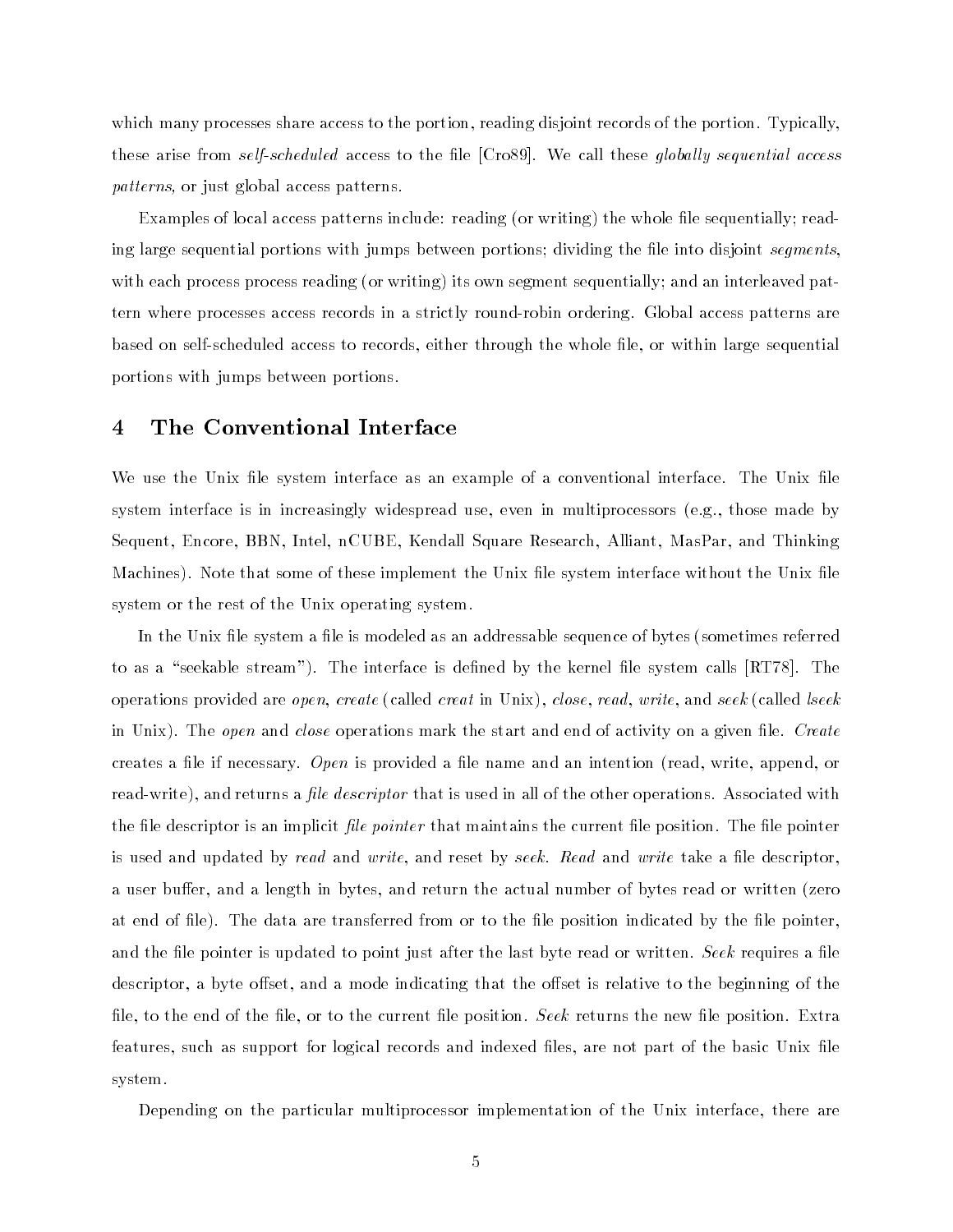many difficulties in using the interface to program a parallel file access pattern. Note that our complaints are not with Unix specically but with the Unix le system model which was never intended for a multiprocessor environment). We discuss several problems here, sometimes by considering how one would specify parallel file access patterns using the Unix interface.

### -Sharing open files

In our model of parallel applications, all processes that are part of a single parallel program access a common file. Typically, each process must open the file independently. This requires all processes to have access to the file name and read/write intention. It also generates many *open* requests that must be processed by the file system. Thus, it is both inconvenient and inefficient to depend on a single-process *open* operation.

Note that with Unix *process* semantics, not necessarily included in a system supporting Unixlike file semantics, a file open at the time of a *fork* is also open in the new process created by the  $\mathcal{L}^{\text{max}}$  , the same  $\mathcal{L}^{\text{max}}$  and same length  $\mathcal{L}^{\text{max}}$  supporting the same length  $\mathcal{L}^{\text{max}}$  . The same length  $\mathcal{L}^{\text{max}}$ or some other form of open-file inheritance, the multitude of single-process *open* operations can be avoided. It is, however, limited to files open before the *fork*, and thus to closely related process groups. It is not a general-purpose mechanism for opening files in arbitrary process groups. In Unix 4.3BSD, an open file can be shared with an arbitrary process by passing it through a Unix-domain socket the society of the complete this mechanism is completed and the complete the complete stated of the complete stated of the complete stated of the complete stated of the complete stated of the complete stated of the

### Self-scheduled access

Global access patterns arise when the processes read or write the file in a self-scheduled order. The ideal mechanism for this is a file pointer that is shared by all processes, and atomically updated by the read and write operations. Although some versions of Unix do have shared file pointers, there is not enough concurrency control in most implementations of this mechanism to make accesses to the shared life pointer atomic. Unix  $4.38$ D supports an atomic-append mode ([LMKQ89], page  $\,$ 174), which handles one common case, but not the general case.

A general self-scheduled access order can be implemented using only the Unix file system semantics. A shared counter is used to indicate the next byte of the file to be read or written. The counter is atomically incremented by the length of the record a process wishes to read (with  $\mu$  -process)

<sup>&</sup>lt;sup>3</sup>One would expect the individual *read* and *write* operations to be atomic, but we found that this was not always true. File locking is supported by some Unix versions, and could be used to enforce atomic access.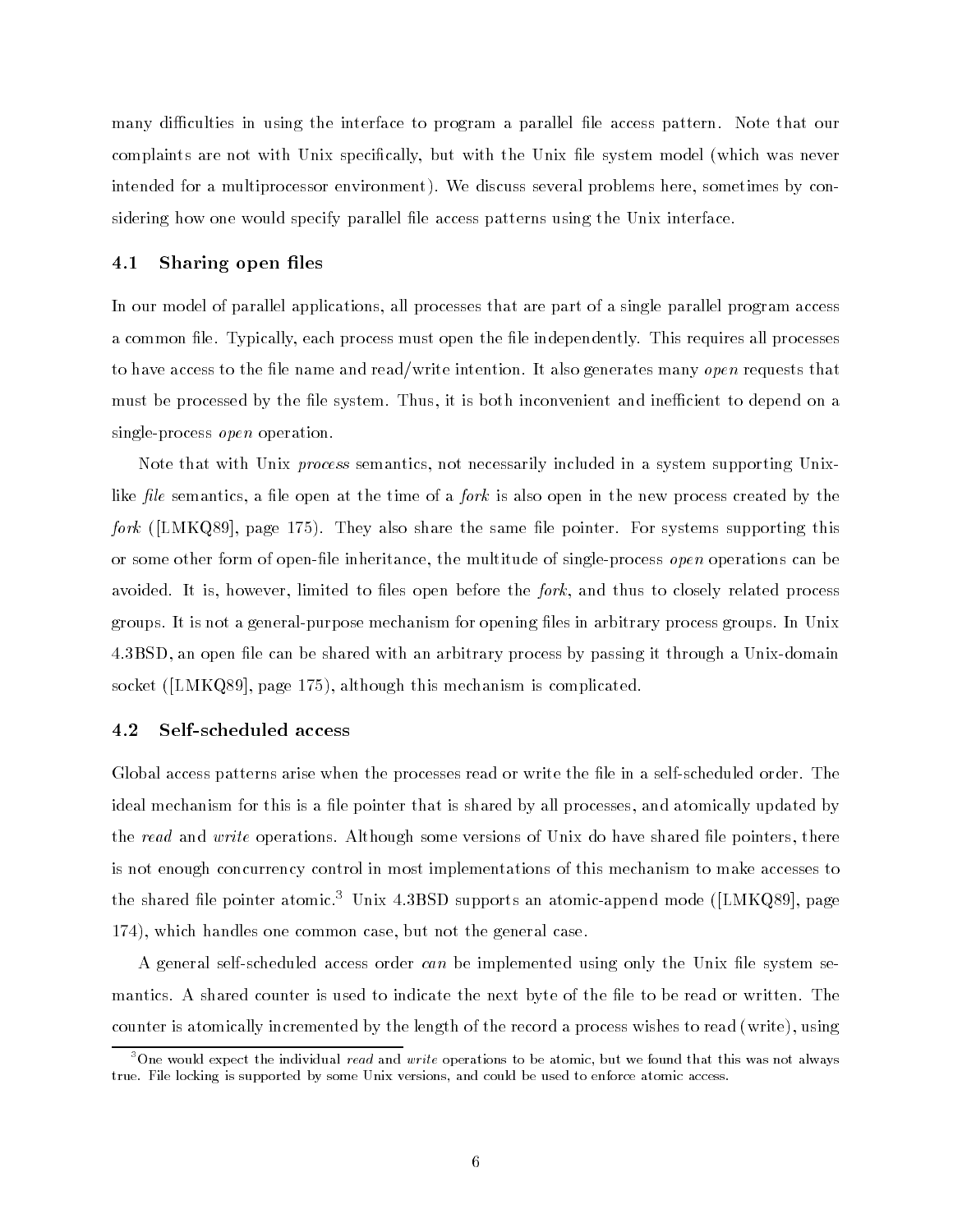a fetch-and-add operator.<sup>4</sup> The original value of the counter, obtained from the fetch-and-add, is used in a seek operation, which is followed by the read or write. There are three problems with this implementation. First, it requires shared memory.<sup>5</sup> Second, it requires care by the programmer to properly maintain the atomicity of the overall operation. Third, the record length must be known in advance, which is difficult when reading variable-length records. This case requires either a separate record index or more serialization Note that a strictly interleaved pattern which is in some sense) a special case of the self-scheduled pattern, avoids the shared memory requirement,<sup>6</sup> the fetch-and-add, and some of the atomicity problems, but still forces the user to compute file positions for seek. It also has the problem with variable-length records. Finally, if the global pattern has sequential portions, additional synchronization is needed to detect the end of a portion, to choose the next portion, and to reset the shared counter used above.

### Declustering

We assume that each file is declustered across many disks in the system. If the file system does not maintain the declustering information for each file, forcing the programmer to specify the set of disks, disk files, or disk blocks, then transparency is lost and the interface is much harder to use. An example of this situation is in  $[Cross]$ . Another example is the nCUBE file system prior to 1992, which does not distribute a single file across disks [PFDJ89]. We believe that it is important to have a single name that a single state that denes the pathners are parallel leave to leave the rest to leav the file system.

#### -Segmented files

Consider programming the read-only segmented access pattern. In this pattern, the file is divided into disjoint segments, one per process. Each process must open the file, then locate and read its segment The process or some master process must nd the length of the le use the length to compute the length of the segments, determine the segment it is to read, seek to the beginning of its segment, and read bytes of the file until the end of its segment is reached. If the division into segments is a simple matter of dividing the file length by the number of processes, then little work is needed. If, however, the file contains logical records, care must be used to divide the file at

 ${}^{4}$ Fetch-and-add is described in [GLR83]. Note that it can, if necessary, be implemented on top of an existing lock primitive

 $5$ Although a shared counter could be implemented by sending messages to a "master" process, this is not likely to be efficient.

 ${}^6$ This is probably one reason why it is used in many distributed-memory file applications.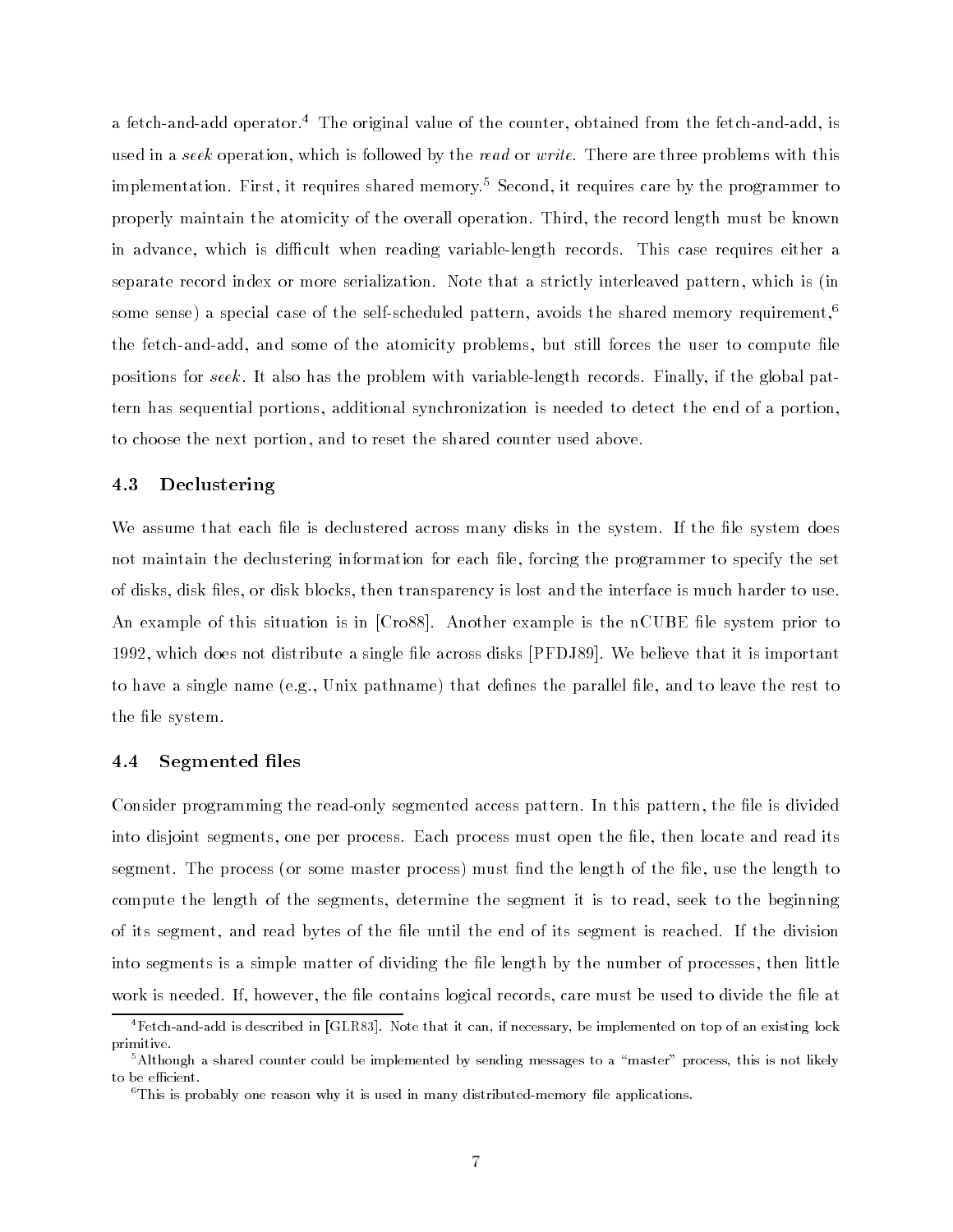record boundaries Another problem is assigning segments to processes which may be facilitated by a shared counter or by predetermined process identifiers.

Now consider programming the write-only segmented access pattern. Here, each process writes a separate segment of the file. The assignment of segments to processes is similar to the read-only case, but this time it is much more difficult to determine the starting position and length of each segment. Unless the eventual length of each segment is known in advance, the starting positions of the segments are impossible to compute

### -**Buffering**

User-level buffering, such as that in the Unix stdio interface, can lead to incorrect results. If the user-level buffers are allocated on a per-process, per-file basis, then buffer consistency problems arise. For example, one process writes some data to a file, but the data remains in the user-level buffer. Another process then tries to read that part of the file, and receives outdated data since it (it system in the left the left the left in the normal in the rest  $\alpha$  in the rest process but any  $\alpha$ user-level buffering must be carefully integrated with the file system caching mechanism.

#### - Summary

Overall, the Unix file system interface and semantics either cannot support our expected parallel  $I/O$  access patterns, or can only support them with great difficulty. Programmers need a higherlevel interface to easily take advantage of parallel  $I/O$ .

### $\bf{5}$ Existing Multiprocessor File System Interfaces

Several researchers have discussed parallel  $I/O$  interfaces for MIMD multiprocessors. Dibble, in his design of the Bridge file system [Dib90], defines three interfaces: *standard*, which is essentially our conventional interface; parallel open, in which a control process issues all the read and write requests, automatically transferring one record in or out of every process; and *tools*. Tools have access to the local file systems of each disk, allowing the data on each disk to be handled by the attached processor, minimizing data flow in the processor interconnection network. The standard interface is there for compatibility, the tools for performance, and the parallel-open interface for a compromise

Intel's file system for their  $\text{PSC}/2$  and  $\text{PSC}/860$  multiprocessors, CFS [Pie89], also provides three interfaces provided accessive processional accessive and access which uses a self-convention and access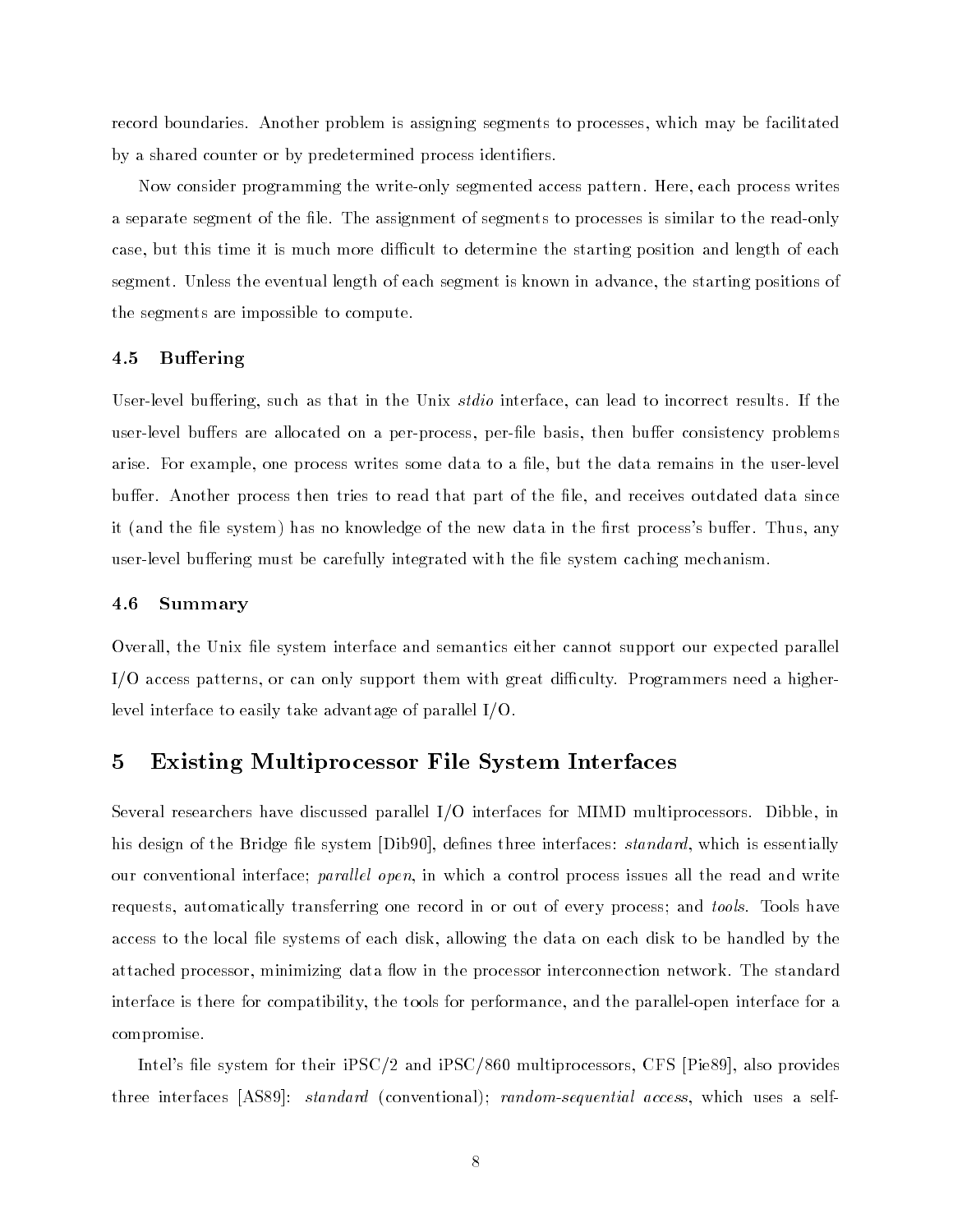scheduled shared and pointerly which interval arrived and coordinated which is for interesting which is for access with either a fixed or variable record size. CFS forces each process to open the file independently. This is particularly difficult when creating a file: one process creates the file, all processes synchronize at a barrier, and then the others open the file. The file system for the newer Intel Paragon appears to be a Unix file system, based on the  $\text{OSF}/1$  operating system [Int91], although CFS access modes are still available

Another parallel file system is based on ways to lay out a file on parallel disks  $[C_{1089}, C_{1088}]$ . One interface provides self-scheduled access with a shared file pointer. Another provides individual file pointers. A *unified* access mode provides the standard interface for compatibility. One deficiency in this interface is that the user must supply a list of disks to the *open* operation.

The original file system for the  $\operatorname{nCUEE}$  hypercube multiprocessor [PFDJ89] is primitive, in the sense that each disk has a local file system independent of the others, and no global file system is provided. In a new nCUBE file system [DM91, DdR92, dR92], designed around the Unix model, each process specifies a mapping from the bytes of the file to the bytes in its own access stream. The file system specifies a similar mapping, from the bytes in the file to positions on the disks. The combination of these mappings provides routing information for each byte in the file, and a convenient renumbering of the bytes from the programmer's point of view. This mechanism is extended to pipes between parallel programs and to graphics output. Self-scheduled global access is not possible

The CUBIX le system for the CrOS system on hypercubes FJL connects a sequential file server on a host processor to a parallel application program on the hypercube. It has two interfaces: *singular*, in which all processes simultaneously write the *same* data, and multiple, in which variable-length records are interleaved by process. Variable-length records are buffered until complete, then atomically written to the file.

To the best of our knowledge, the interface on the BBN, Sequent, and Encore multiprocessors is simply the conventional interface

The Kendall Square Research KSR1 multiprocessor [KSR92] uses a PID structure with a RAID attached to individual processors. Files are mapped into the shared memory address space and accessed with normal memory operations. While memory-mapped files have many advantages, they have many disadvantages as a general solution. Unless the address space is segmented, writing segmented files may be difficult. Files typically have different access patterns than virtual memory, possibly requiring different memory management techniques [Arm90]. If files are mapped into a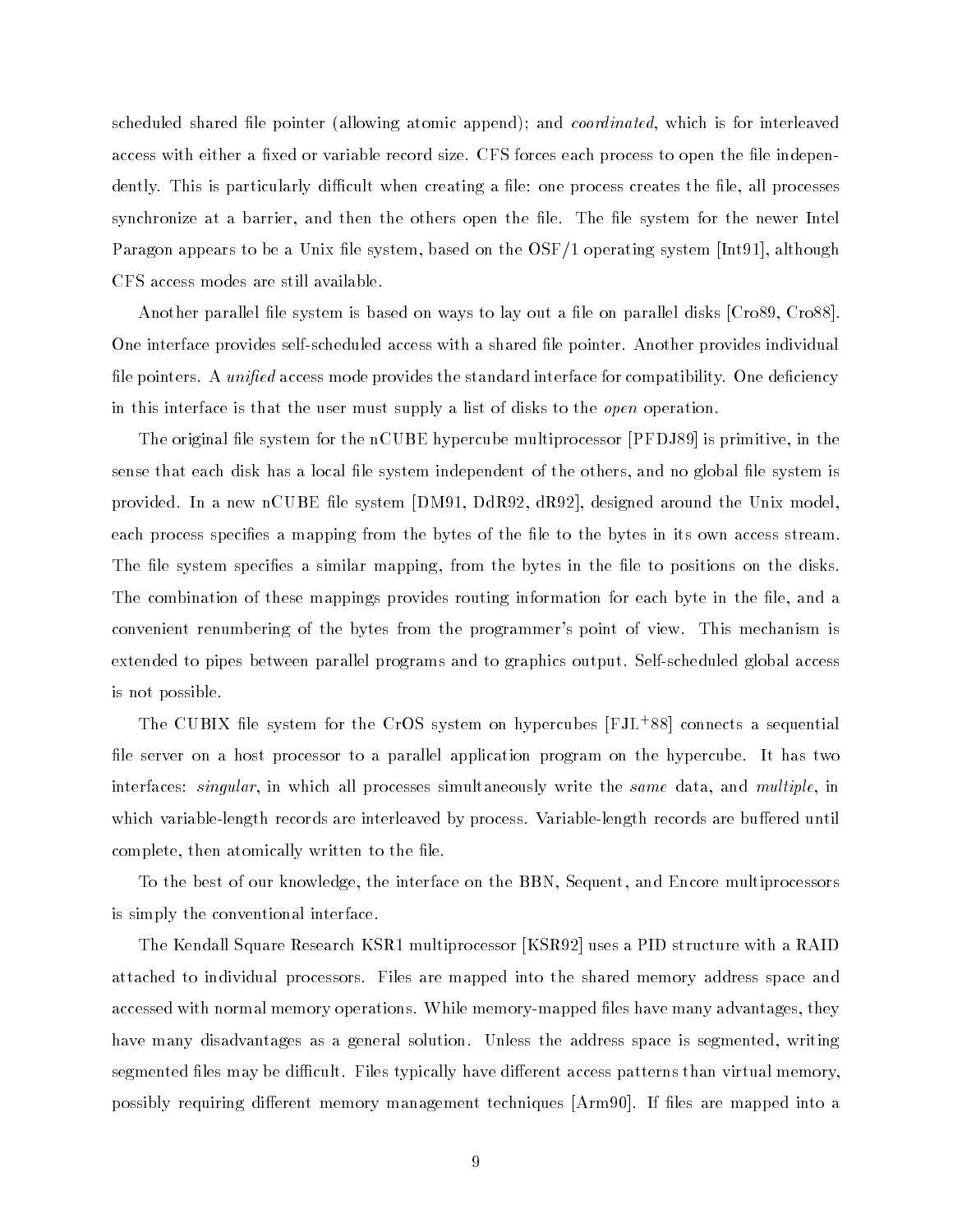distributed shared memory (in since for factories and adjustment and adjustment (since and factories) are normally designed for virtual memory access patterns). Indeed, many operating systems for distributed memory machines do not support DSM, and thus could not easily support memorymapped files.

Grimshaw, Loyot, and Prem [GP91, GL91] outline an extensible object-oriented interface based on a simple low-level, Unix-like file system interface. The object-oriented front-end encapsulates access methods, caching, prefetching, and file layout in application-specific ways. They focus on providing the mechanism without specifying particular access methods This scheme has a lot of promise but does not solve all of the problems we have mentioned for example the segmented file problem, which must be supplied by the low-level file system). Our interface ideas could be combined with their framework to provide a powerful, extensible interface.

It is not possible in any of these interfaces to write segmented files without foreknowledge of the segment size

### 6 Our Proposed Interface

We have shown that the conventional interface is inconvenient for parallel programming, and pointed out some problems with other proposals Now we outline the concepts behind our proposed interface; exact syntax is language and system dependent and thus is not considered here. Each concept directly addresses one or more of the problems outlined in the previous sections

### -Concepts

 $\mathcal{S}$  showled be a single length of the entire for the entire for the entire for the entire for the entire for the entire for the entire for the entire for the entire for the entire for the entire for the entire for th parallel file system. The user should not have to specify the list of disks involved [Cro88] or the list of local disk files [PFDJ89] when opening a file. The name structure should be the same for parallel applications as for sequential applications such as lemaintenance and directorylisting tools). For maximum portability and interoperability, it should appear to be a Unix file system.

Multiopen- For a le to be accessed by all processes in an application it must somehow be opened for all processes in that application. It is inconvenient and inefficient for every process to open the le independently We should not depend on openle inheritance as part of process creation), which is limited to files that are open before the processes are created, to process groups that are created from one master process, and to systems that have open-file inheritance.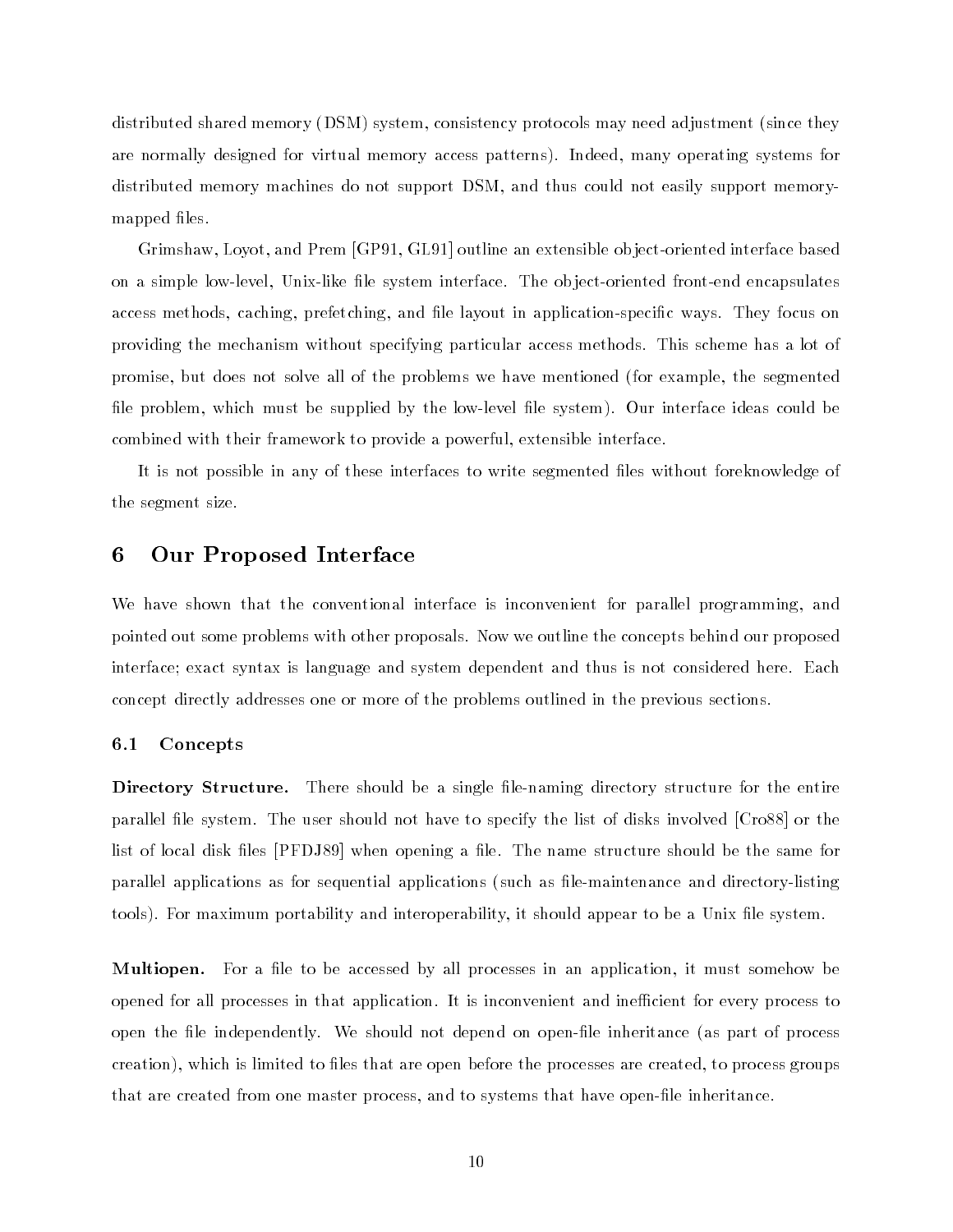We propose adding a *multiopen* operation, which opens the file for the entire parallel application when run from any process in the application. This assumes a way to group the processes into an - application presumation presumably more general than the set of one can parent process more partners and significantly, the *multiopen* is executed *after* the process group exists, so the group is not limited to preopened les In most applications the multiopen would be executed in the -master pro cess. Multiopen opens the file only once, avoiding repeated directory searches and other overhead, and gives each process in the application its own less its own leading and application in the complementation dependent mechanism, e.g., shared memory; Symunix II supports a *pdup* system call [ELS88]). If processes may join the process group, then they must be able to access previously-opened files, and participate in future *multiopens*. Multiopen can optionally create a file if it does not exist.

File pointer- When a le is opened with multiopen the programmer species whether the le providing each each providing providing each providing each providing process with an independent leads of global le providing a single shared le pointer for all processes These two choices correspond directly to local and global access patterns. A global file pointer provides the synchronization needed to implement global file access patterns: a *read* or *write* operation on a global file pointer combines the transfer and file pointer update into a single atomic action, facilitating self-scheduled access patterns. Either type of file pointer can be changed with the seek operation.

A process has no control over exactly which record is read or written when it uses read or write on a global file pointer. Since it may need to know the position of the transfer, the original value of the file pointer should be returned after the transfer is complete, along with the number of bytes transferred. For compatibility, we do not change the interface of read and write. We define the readp and writep operations, which are the same as read and write, respectively, except that they also return the original file pointer position.

advantage for the advantages of the advantages of the next control functions in the next the second  $\mu$ their ability to remap the address space of the whole file into smaller, contiguous address spaces for each process Their mapping function maps from process- pointer to position Each process then sees a single byte stream, indexed by its file pointer, whereas the file is indexed by *position*.

We propose to specify a mapping function for each file pointer, mapping from  $\textit{(pointer)}$  to *(position)*. Thus, a global file pointer has one mapping function, and local file pointers have one mapping function per process. The actual file position is computed as a function of the current file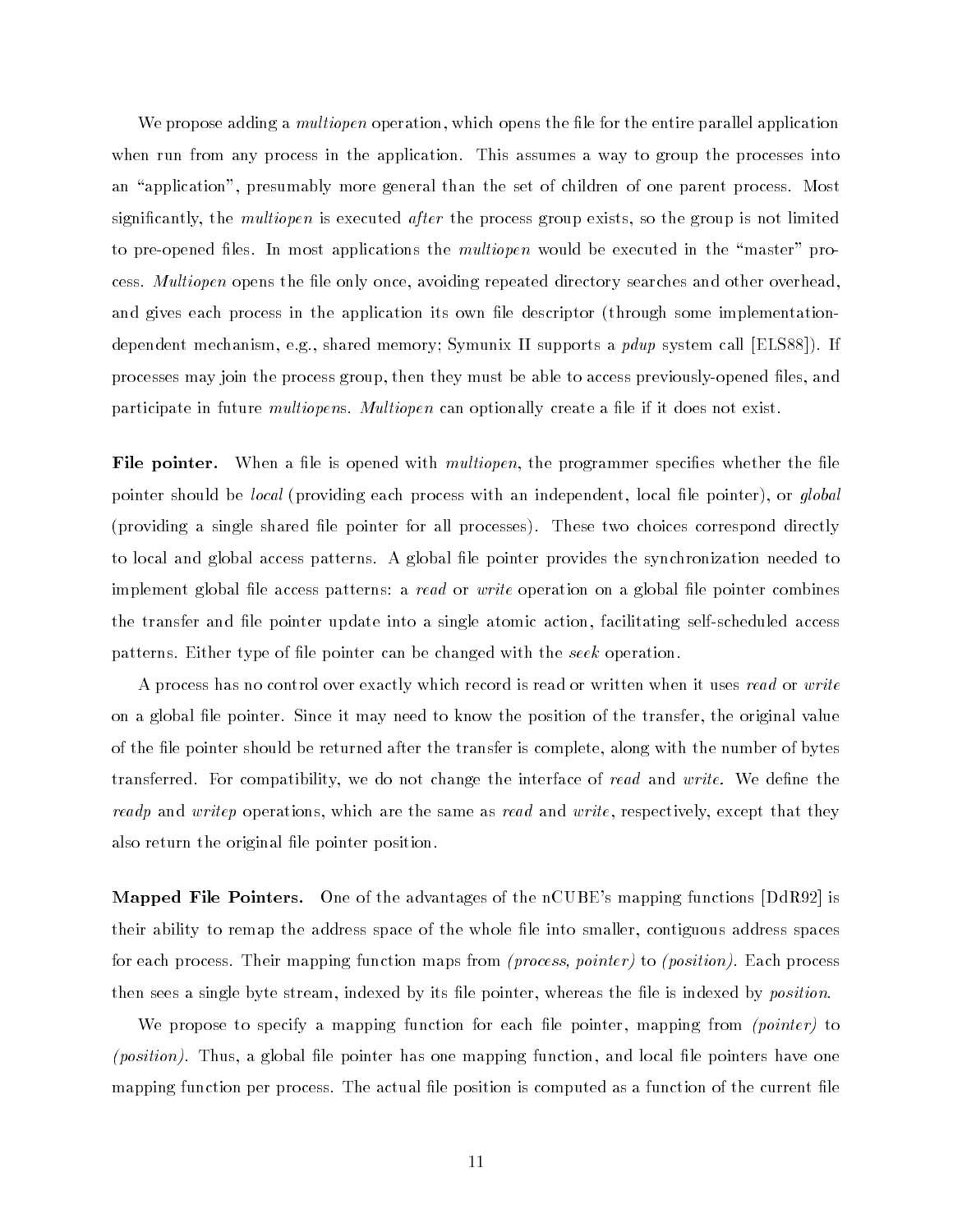pointer and a parameter

### le position <sup>f</sup> pointer- parameter

This function, and its parameter, are either provided as part of the *multiopen* operation or through a separate interface. Mapping functions may be changed while the file is open. The function is called on every file access, to perform the mapping. It is provided with the file pointer, the parameter. the less doctor the contract the original contract is and length It returns the length It returns the less tha functions are also available. For example, *interleaved*, which has the record size as a parameter. defines a round-robin pattern of access to records. Each process remaps the appropriate records into a single byte stream, accessed by its local file pointer. This is probably the most important use for mapped file pointers. Another built-in function's parameter is a pointer to a table or list. For example sequential portions if known in advance could be specied in a list The application then appears to read a single byte stream although actually reading a collection of portions This is most useful for handling portions in global patterns

Note that this mechanism simply maps a file pointer to a file position, and does not directly specify a mapping from process to position, as in the nCUBE mappings. A given file position may be mapped by any number of processes including zero Also note that selfscheduled access through a global file pointer, is still possible.

— - <del>Argues for direct support for logical records in the legal records in the legal records in the legal record</del> The Unix file system does not have any built-in support for logical records, in contrast to some traditional systems typied by commercial mainframes Such support increases the complexity of the file system, but there are good reasons for logical record support in a parallel file system. even when not supported in a similar uniprocessor file system:

- The record support can be combined with global le pointer synchronization to provide atomic operations for reading and writing records This is particularly useful if the records have variable length
- By understanding logical records the le system can avoid splitting a record over two blocks This increases concurrency in some parallel access patterns [Kot91]. It can also increase performance in random access patterns at the cost of wasted space

In our interface, then, we divide the files into byte files and record files. The file type is an attribute in the dest tributements to - position the areas dest are record density in a record in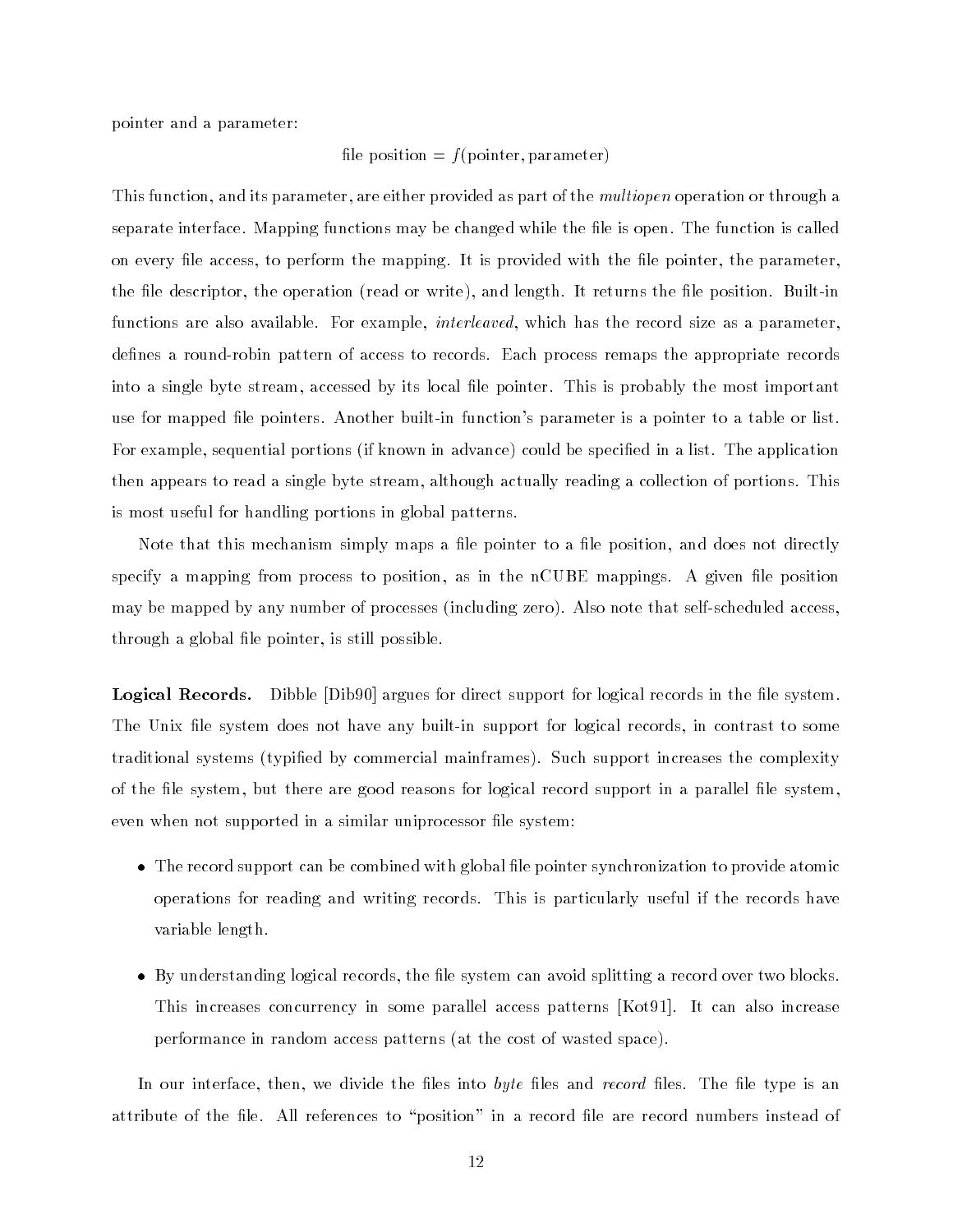byte offsets. This affects the *read, readp, write, writep, seek*, and file pointer mapping operations. Fixed-size logical records are trivial to support, since the location of any record is easily calculated from the record number. Variable-sized records are more difficult, since an implementation must be able to atomically read the next record and update the file pointer, with high concurrency. Intel CFS and CUBIX support interleaved file writing with variable-sized records, which solves a similar problem

Multiles- In most parallel programs a data set is divided among the processes in the program In the conventional file system, however, a single data set is usually represented as a single file. For a parallel program to use a conventional file system, the individual process subsets of the data set must either be combined into one file or stored in separate files, one per process. Neither option is convenient, as we show in our examples in Section 4.4. We provide a new type of file called a multifile for these situations. To the file system a multifile is a single file, with one directory entry, but it is dierent from a plain conventional le in that it is not a single sequence of bytes Instead it is a collection of subfiles, each of which is a separate sequence of bytes. A multifile is created by a parallel program with a certain number of subfiles, usually equal to the number of processes in the program. Each process writes its own subfile. Later, when the multifile is opened for reading, each process reads its own subfile.<sup>7</sup> Each process has the illusion of reading an independent small file. since each subfile is independently addressed with its own first byte and end-of-file marker. Each subfile can be extended or truncated without affecting the addressing in any of the others. Thus, a multimes the advantages of a single left with the single data set with the single data set with the set with multiple les independently addressable and extendible easily located beginning and end

Note that a multifile cannot be easily simulated on top of a conventional file system. Storing it as multiple files clutters up the directories, and storing it as a single file limits the extensibility of each subfile, due to the linear address space provided by the conventional file.

When opening an existing multile an optional mapping unrelated to le pointer mapping may be specified that indicates the assignment of subfiles to processes. With the default mapping the number of subfiles must match the number of processes, and a one-to-one mapping is used. With a user-specified mapping, there is no requirement on the number of processes. In fact, the mapping may specify that some subfiles are not used, or that some processes have no subfile. For applications that want to manipulate many subfiles with few processes, we provide an operation

 $^7$ Note that a multifile implies local file pointers. File pointer mappings apply within subfiles, not across subfiles.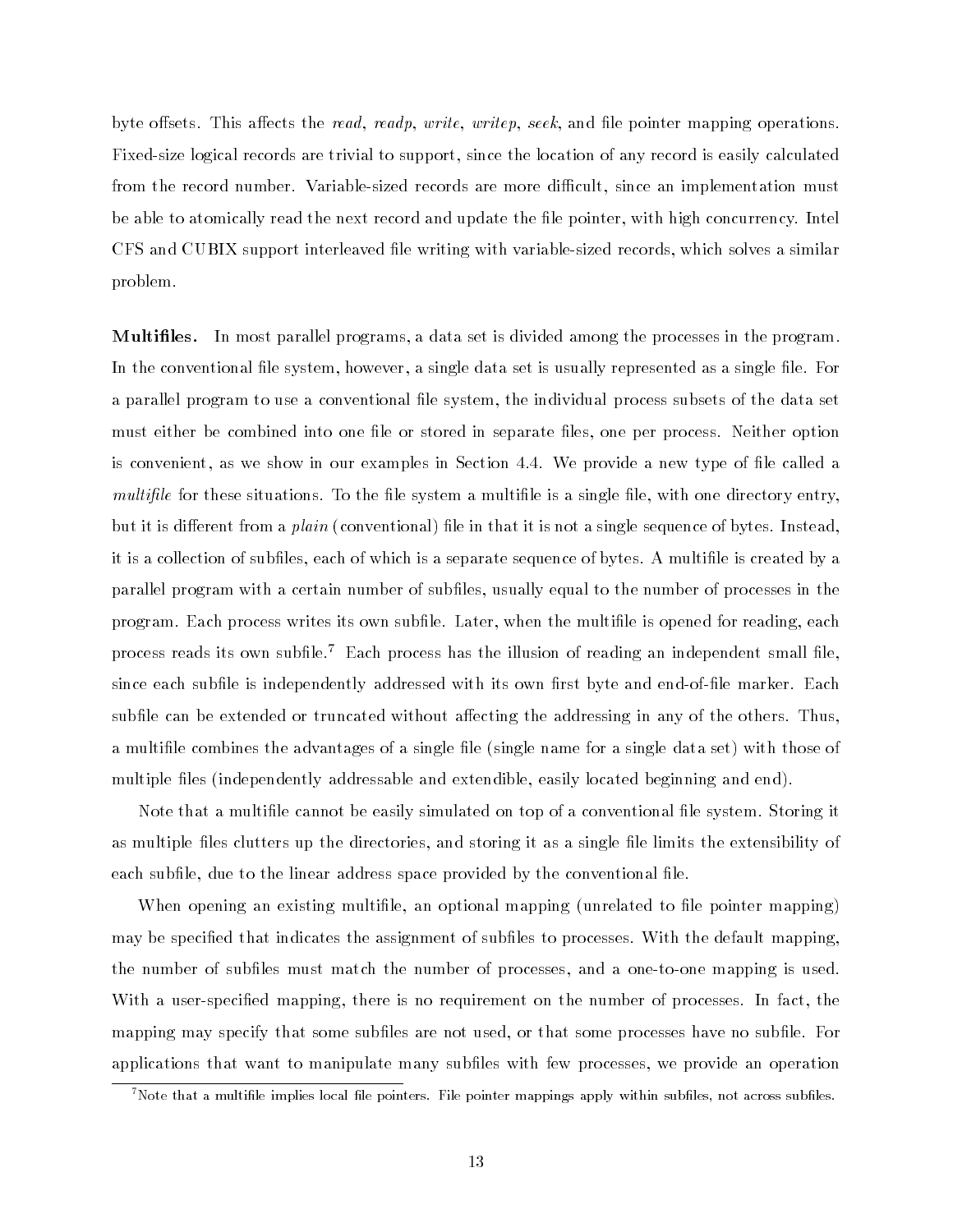usesubfile  $(x)$  that switches the mapping for the calling process to subfile x. When created, the subfiles are logically numbered according to the logical ordering of the processes creating them.

Multiles are most useful between parallel programs so data can be written as separate subsets and later read as separate subsets They are also useful for output intended for sequential programs An example is a single file that contains debugging output, with a separate subfile for each process.

Type Coercion- Our le system interface supports four le types

| byte                     | record                                  |
|--------------------------|-----------------------------------------|
|                          | plain byte plain file record plain file |
| multifile byte multifile | $\frac{1}{2}$ record multifile          |

Note that the -byte plain le is the same as conventional les Every le in the le system is stored as one of these four types. These file types also represent four access modes that can be specified at the time the file is opened. For compatibility, all files in the file system can be read as a byte plain file. In fact, for convenience we allow any file to be read in any mode, with the file system coercing the stored file into that mode. Note that coercion is just a mapping operation; the stored file does not change. Files may be opened for writing in the mode corresponding to their type, or be coerced to plain byte files.

Although most coercions are done transparently some applications may want to adjust them selves to the stored file type. The type operation can be used to request information about file type plain or multile byte or record This operation may be merged with existing mechanisms that query other leads in Unix and Unix and Unix and Unix and Unix and Unix and Unix and Unix and Unix and Unix and

To coerce a record file into a byte file, we ignore record boundaries, fragmentation overhead empty space in blocks and any other overhead such as length elds or indexes To coerce a byte file into a record file, the user provides either a fixed record size or a record delimiter character eg newline The details depend on the particular implementation of records

To coerce a multifile into a plain file, the subfiles are logically concatenated together to form the illusion of one long file, using the numbering defined on subfiles. A plain file can also be coerced into a multifile. This is a useful way to divide a file's data into contiguous chunks for a variable number of processes The user species the desired number of subles usually the number of processes and the file is divided roughly evenly among the subfiles, with each subfile assigned a contiguous portion of the original file. If the file is a byte file, the division is by bytes; if the file is a record file, or coerced into a record file, the division is made at record boundaries. In any case, the end of a coerced subfile appears as an end-of-file to the process assigned to the subfile.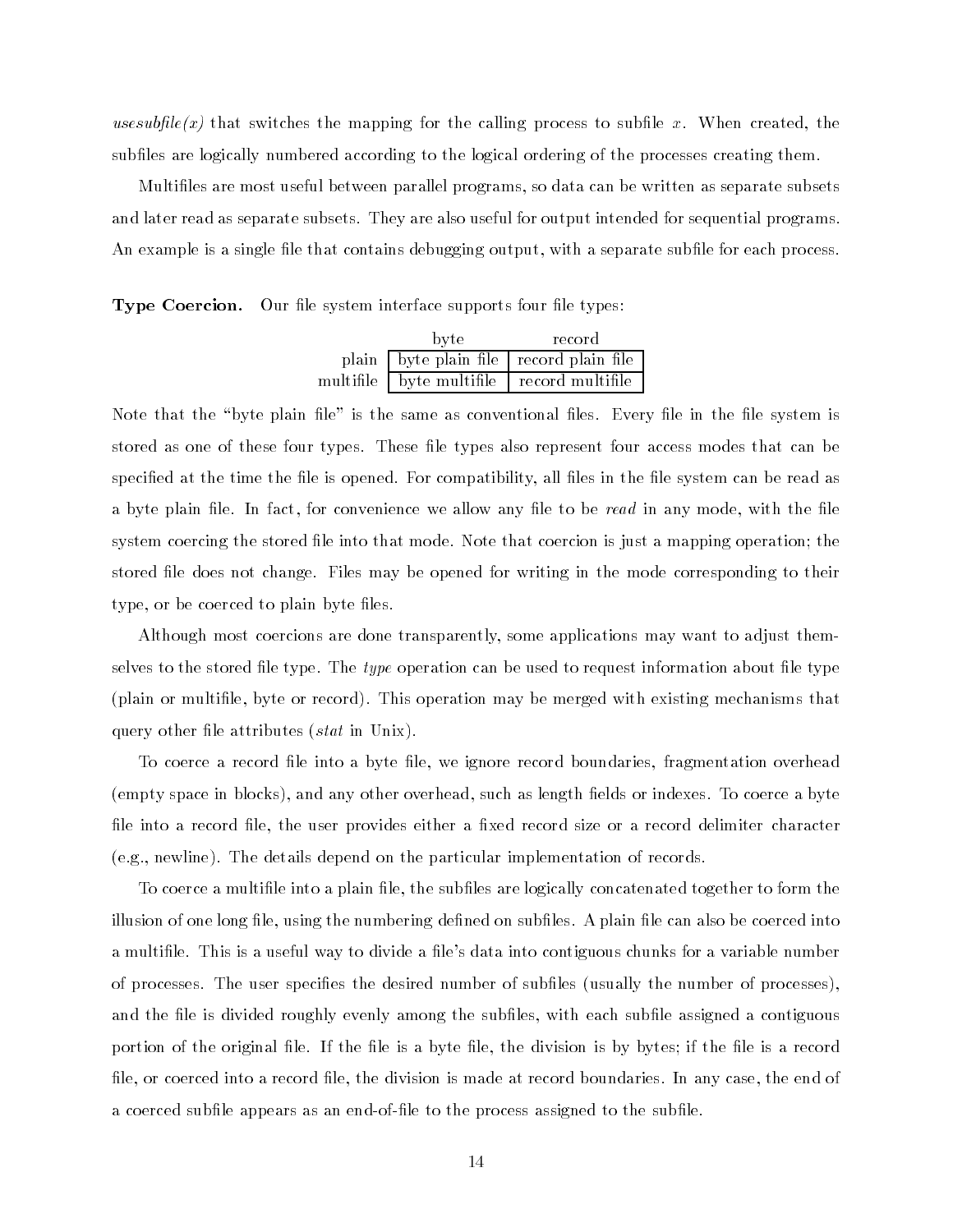Coercing writable files is difficult. We allow coercion to byte plain files only, since the semantics of the other coercions are unclear. This allows normal programs to write to multifiles and to record files, although we suspect that such writing would not be common. If a multifile is coerced to a plain le the subles are logically concatenated into a single le Appends anything written past the end of file) affect the last subfile, and overwrites affect the corresponding positions in the corresponding subfiles. If coercing a record file to a byte file, record boundaries are ignored for overwrites, and each write appending to the file creates a new record.

Although some of the semantics of coercion appear stretched, coercion makes multifiles a viable part of a file system that is still compatible with traditional file systems. It also makes the power of multifiles available for conventionally stored files.

Hints-Some mechanism should be available to provide hints to the file system, e.g., the *ioctl* mechanism in Unix. Possibilities include the storage layout, number of disks to use, access pattern, caching strategies, and so forth.

#### -Implications

Within the interface, there are many synchronization issues. In particular, the support of global file access patterns requires atomic access to a shared file pointer. This is particularly complicated if the file-pointer update involves a user-defined file-pointer mapping, or finding the length of the next logical record. The latter may require reading data from disk, unless there is a separate record index. Global file pointers are particularly difficult in a distributed-memory system. By loosening semantics, self-scheduled access can be provided in parallel by using an interleaved file pointer until EOF is reached by some process, then rebalancing the load through negotiations between file servers

ek- and close remains with the original opencoercion to provide byte-stream semantics to all files. This also allows the parallel file system to be accessed remotely Network le access eg NFS is supported through coercion to byte plain les only byte plain less can be created through the created through the species  $\alpha$  representation for example showles be created for receiving a file from the network and writing multifiles or record files.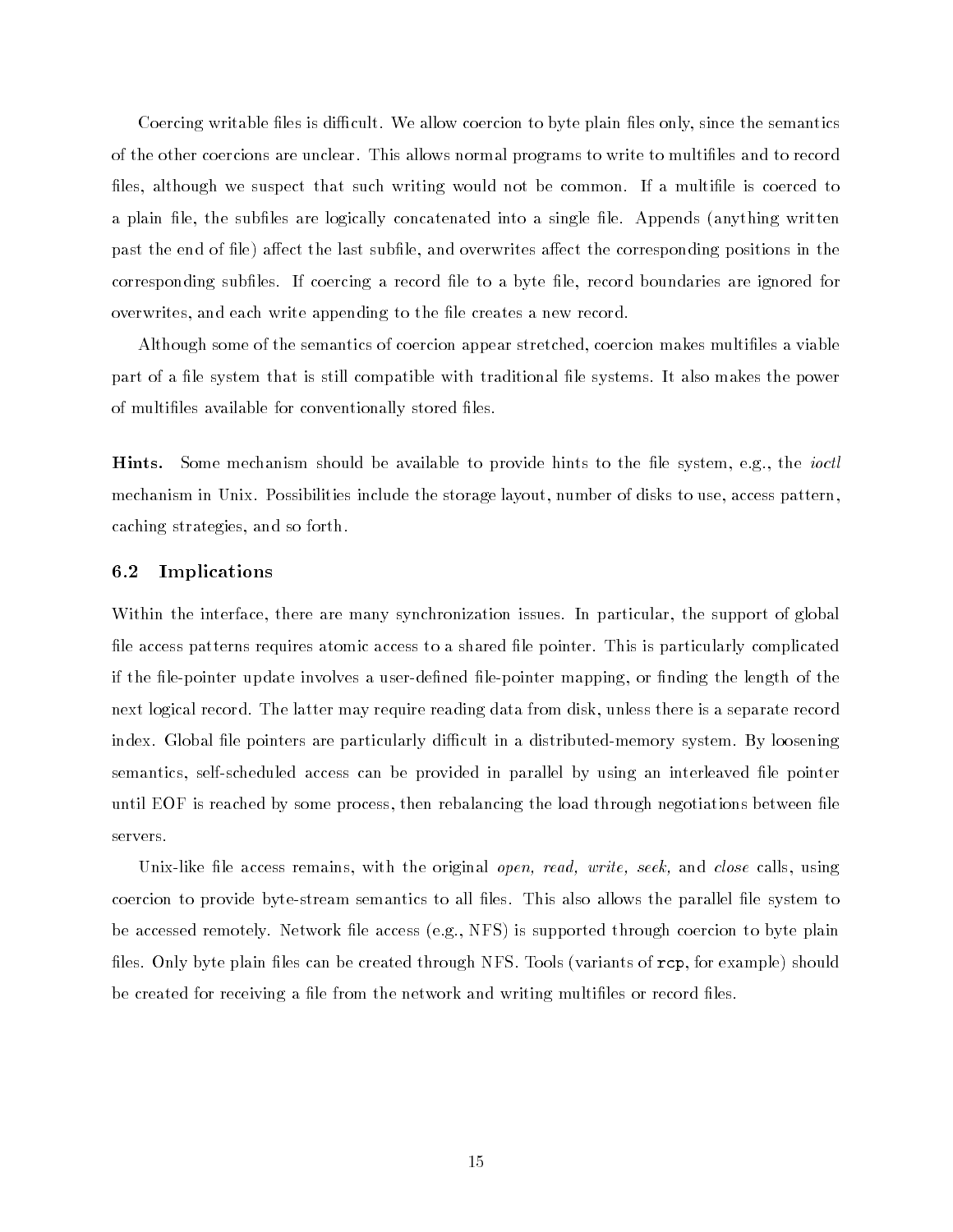### $\overline{7}$ Summary

A new file system interface is necessary for convenient parallel file access. Our proposed interface with multiopen synchronization for global leads of global legislation for global leads of patterns mapped by the le pointers support for logical records and a new le organization multiles All of the new features are compatible with the conventional interface, so that a file can be used by sophisticated. high-performance parallel applications, by general-purpose sequential file-maintenance tools, and by remote systems through a network file system. This interface makes the task of programming parallel file applications much easier, and thus should also increase application performance.

Future work involves implementing and testing these ideas considering SIMD interfaces and a workload study to determine the types of access patterns actually used by parallel applications

activities to Carla Ellis for many readings and discussions and discussions and discussions and discussions of to Rick Floyd for early feedback to the Duke BUG group for picking apart my earliest ideas and to Mike del Rosario for valuable discussions

# References

- [Arm90] Katherine Jean Armstrong, Improving file access performance: Cache management for mapped files. Master's thesis, Univ. of Washington, 1990.
- [AS89] Raymond K. Asbury and David S. Scott. FORTRAN I/O on the iPSC/2: Is there read after write? In Fourth Conference on Hypercube Concurrent Computers and  $Applications$ , pages  $129-132$ , 1989.
- [Cro88] Thomas W. Crockett. Specification of the operating system interface for parallel file organizations Publication status unknown ICASE technical report
- [Cro89] Thomas W. Crockett. File concepts for parallel I/O. In Proceedings of Supercomputing pages in the state of the state of the state of the state of the state of the state of the state of the state of the state of the state of the state of the state of the state of the state of the state of the state of the s
- DdR Erik DeBenedictus and Juan Miguel del Rosario nCUBE parallel IO software In Eleventh Annual IEEE International Phoenix Conference on Computers and Commu nications *(IPCCC)*, April 1992. To appear.
- [Dib90] Peter C. Dibble. A Parallel Interleaved File System. PhD thesis, University of Rochester, March 1990.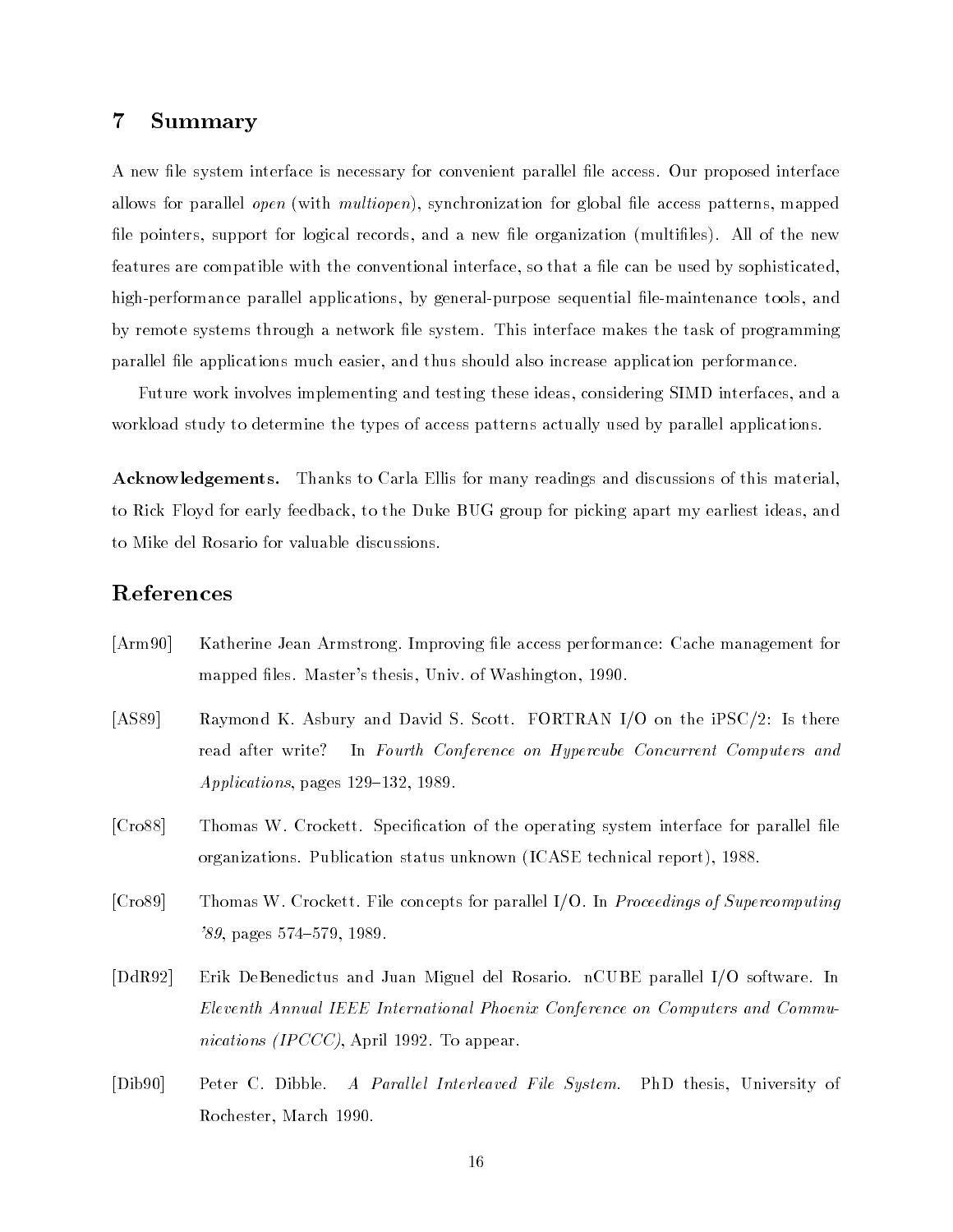- [DM91] Erik DeBenedictus and Peter Madams. nCUBE's parallel I/O with Unix capability. In Sixth Annual Distributed-Memory Computer Conference, pages  $270-277$ , 1991.
- [dR92] Juan Miguel del Rosario. High performance parallel I/O on the nCUBE 2. Institute of Electronics- Information and Communications Engineers Transactions August To appear
- [ELS88] Jan Edler, Jim Lipkis, and Edith Schonberg. Memory management in Symunix II: A design for any state shared memory multiprocessors In Proceedings of the form of the state  $\sim$  $Supercomputer$  Workshop, pages  $151-168$ , 1988.
- $[$ FJL<sup> $+88]$ </sup> G. Fox, M. Johnson, G. Lyzenga, S. Otto, J. Salmon, and D. Walker. Solving Problems on Concurrent Processors, volume 1, chapter 6 and 15. Prentice Hall, Englewood Cliffs, NJ. 1988.
- [Flo86] Rick Floyd. Short-term file reference patterns in a UNIX environment. Technical Report 177, Dept. of Computer Science, Univ. of Rochester, March 1986.
- [GL91] Andrew S. Grimshaw and Edmond C. Loyot, Jr. ELFS: object-oriented extensible file systems. Technical Report TR-91-14, Univ. of Virginia Computer Science Department. July 1991.
- [GLR83] Allan Gottlieb, B. D. Lubachevsky, and Larry Rudolph. Basic techniques for the efficient coordination of very large numbers of cooperating sequential processors.  $ACM$  $\mathcal{A}$  . Applying Languages and Systems and Systems and Systems and Systems and Systems and Systems and Systems and Systems and Systems and Systems and Systems and Systems and Systems and Systems and Systems and Systems
- [GP91] Andrew S. Grimshaw and Jeff Prem. High performance parallel file objects. In Sixth Annual Distributed-Memory Computer Conference, pages  $720-723$ , 1991.
- [Int88] iPSC/2 I/O facilities. Intel Corporation, 1988. Order number 280120-001.
- [Int91] Paragon XP/S product overview. Intel Corporation, 1991.
- [KE91a] David Kotz and Carla Schlatter Ellis. Caching and writeback policies in parallel file systems In Iere In Andrey Symposium on Processing Processing pages in Iere Processing pages in Iere December 1991. Submitted to the Journal of Parallel and Distributed Computing.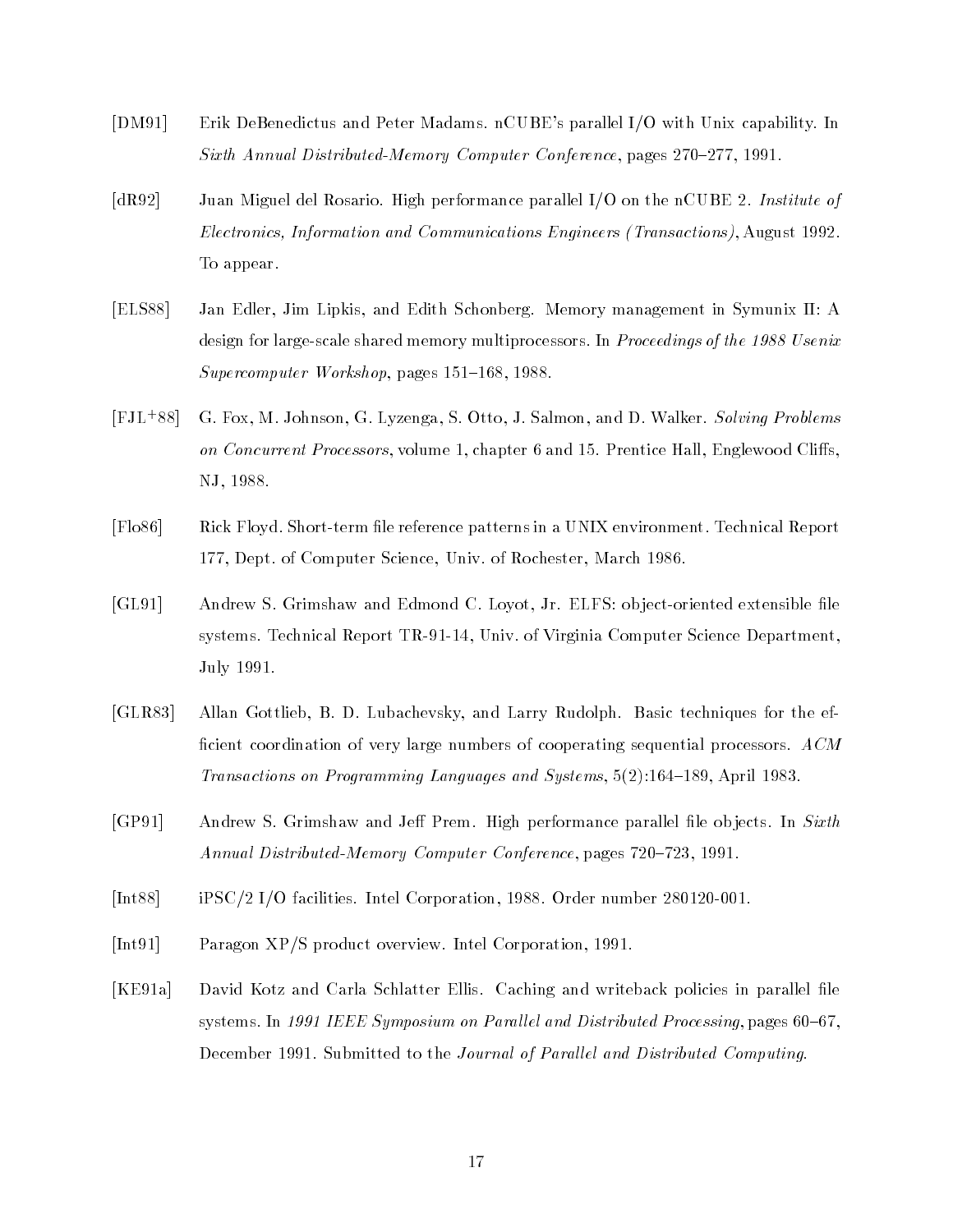- [KE91b] David Kotz and Carla Schlatter Ellis. Practical prefetching techniques for parallel file systems. In Proceedings of the First International Conference on Parallel and Distributed Information Systems, pages  $182-189$ , December 1991. To appear in Distributed and Parallel Databases.
- [Kim 86] Michelle Y. Kim. Synchronized disk interleaving. IEEE Transactions on Computers, C 

November
- [Kot91] David Kotz. Prefetching and Caching Techniques in File Systems for MIMD Multiprocessors. PhD thesis, Duke University, April 1991. Available as technical report CS-1991-016.
- [KSR92] KSR1 technology background. Kendall Square Research, January 1992.
- [LMKQ89] Samuel J. Leffler, Marshall Kirk McKusick, Michael J. Karels, and John S. Quarterman. The Design and Implementation of the  $\ddagger$ , 3BSD UNIX Operating System. Addison-Wesley, 1989.
- [nC90] nCUBE Corporation. nCUBE 2 supercomputers: Technical overview. nCUBE brochure, 1990.
- OCH John Ousterhout Herv!e Da Costa David Harrison John Kunze Mike Kupfer and James Thompson. A trace driven analysis of the UNIX 4.2 BSD file system. In Proceedings of the Tenth ACM Symposium on Operating Systems Principles, pages  $15-24$ , December
- [PFDJ89] Terrence W. Pratt, James C. French, Phillip M. Dickens, and Stanley A. Janet, Jr. A comparison of the architecture and performance of two parallel file systems. In Fourth Conference on Hypercube Concurrent Computers and Applications, pages 161– 166, 1989.
- PGK David Patterson Garth Gibson and Randy Katz A case for redundant arrays of interpreted to distinct (its and it is conference pages of the pages and the state of the state of the state o
- [Pie89] Paul Pierce. A concurrent file system for a highly parallel mass storage system. In Fourth Conference on Hypercube Concurrent Computers and Applications, pages 155– 160, 1989.